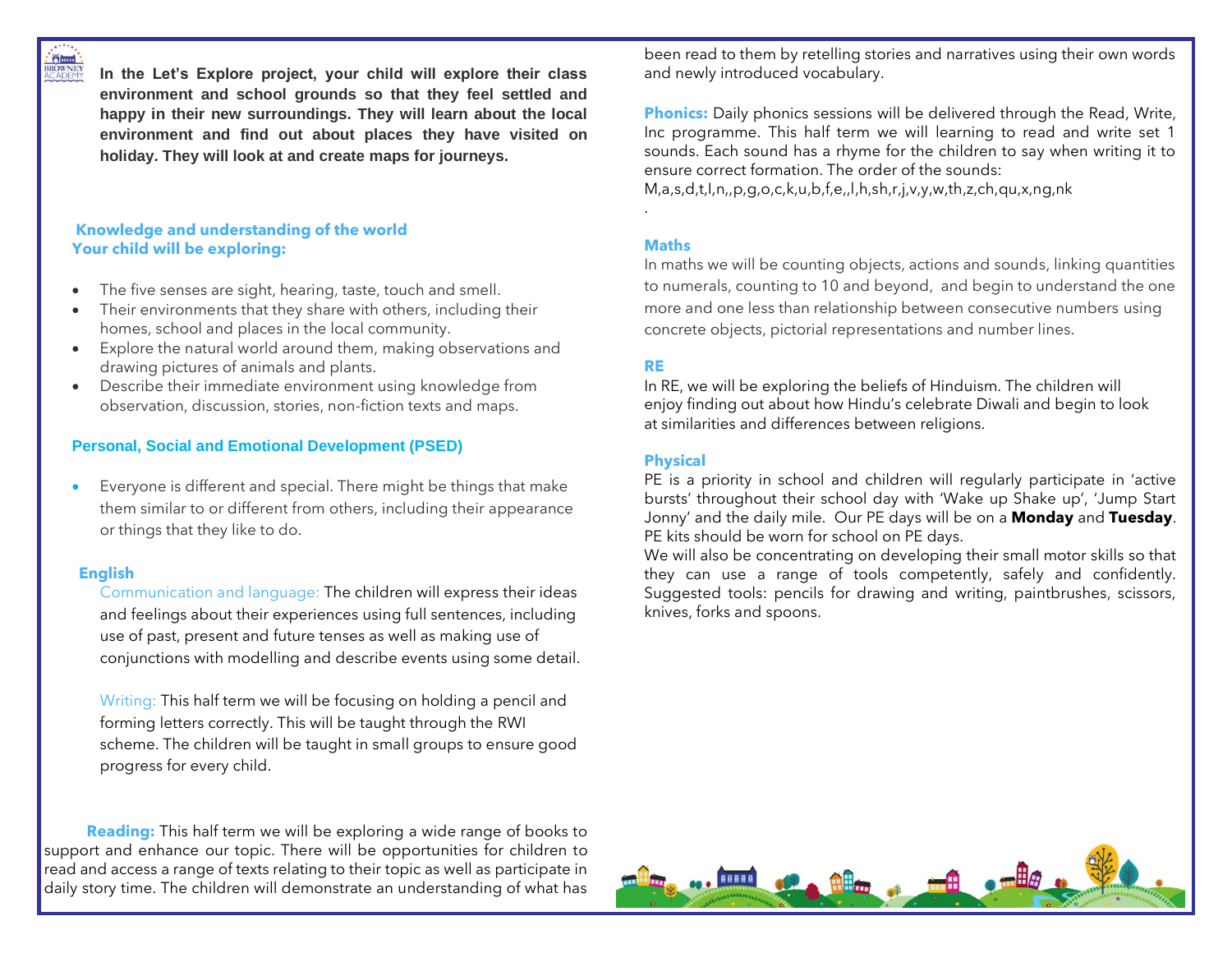#### **Home Learning**

The children will be sent home a copy of the sounds (speedy sounds) we have been learning in school each week for you to practice at home. Each sound comes with a rhyme to assist with correct formation.

**Reading:** We are currently updating our school library. Hopefully your child will be able to choose a library book each week for you to enjoy at home.

### Key vocabulary











familu

animal



journey



land

plant



map













United Kingdom

## **A Note from the Teacher**

Useful websites to help support your child's learning at home [www.mathletics.co.uk](http://www.mathletics.co.uk/) [www.readiwriter.co.uk](http://www.readiwriter.co.uk/)

[www.purplemash.co.uk](http://www.purplemash.co.uk/)

We hope you enjoy this topic as much as we do!

Thank you for your support during your child's first term at Browney Academy! Mrs Middlemas



## Curriculum Information Reception

Autumn 1



# **Let's Explore!**

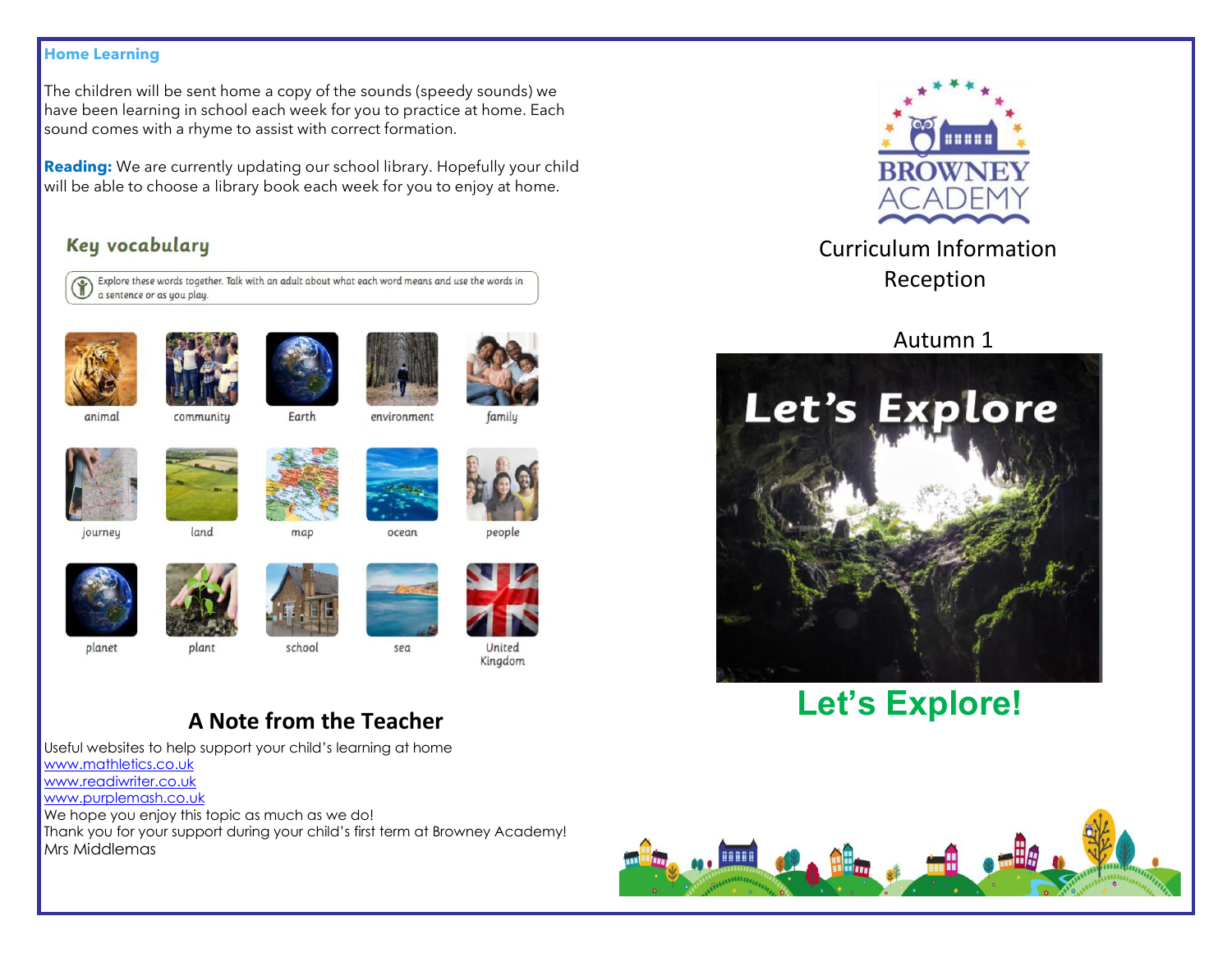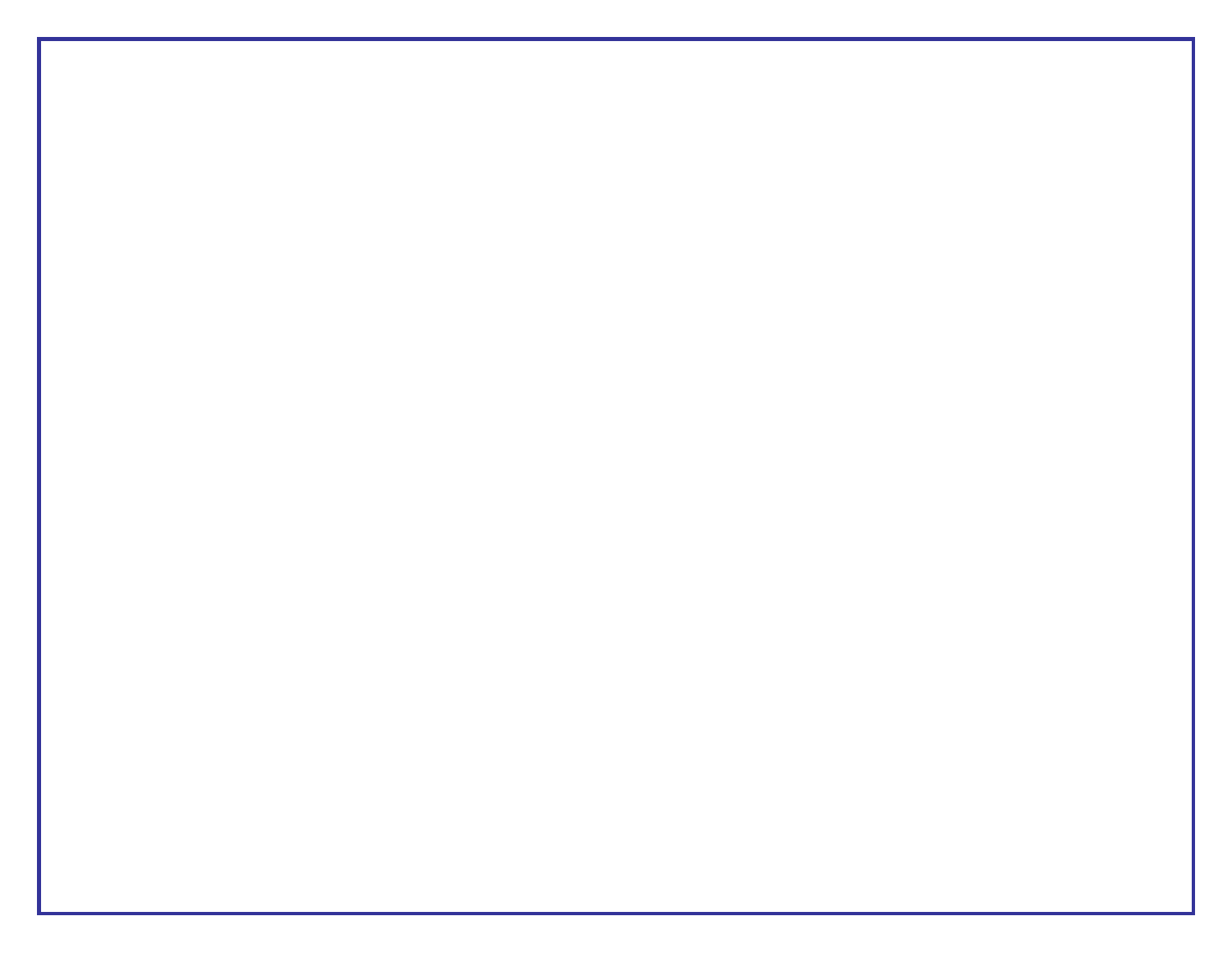